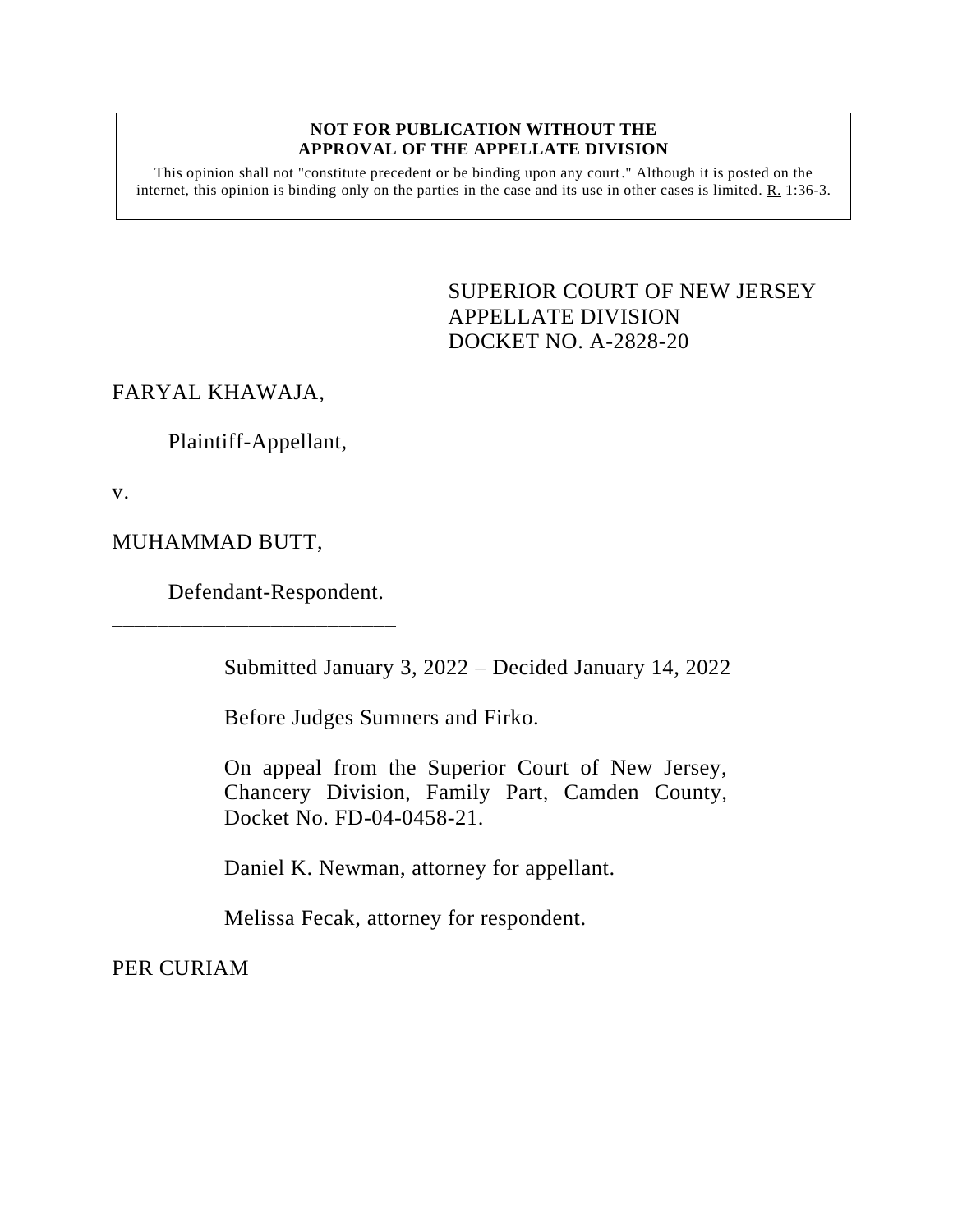In this non-dissolution matter, plaintiff Faryal Khawaja, the mother of  $E.M.,<sup>1</sup>$  born in July 2019, appeals from an April 27, 2021 Family Part order denying her motion for reconsideration of a February 25, 2021 order, which addressed custody and parenting time. The judge ordered that the parties' then nineteen-month-old infant daughter E.M. could travel between plaintiff's home in Cherry Hill and Kansas City, Missouri, for parenting time with her father, defendant Muhammad Butt. Defendant moved to Clinton, Maryland, during the pendency of this appeal and claims the issues raised on appeal are now moot. For the reasons that follow, we dismiss the appeal.

## I.

The following facts are derived from the record. Plaintiff is a natural born citizen of the United States. Defendant was born in Pakistan and is not a United States citizen. He has an application for asylum, which "is currently pending in Immigration Court." Plaintiff claims defendant's asylum application and first appeal of same were denied.

On July 25, 2018, the parties were married. Their marriage was prearranged. Prior to their marriage, plaintiff resided in Philadelphia, Pennsylvania, and defendant lived in Kansas City. Following their marriage,

<sup>&</sup>lt;sup>1</sup> We use initials to protect the identity of the minor child.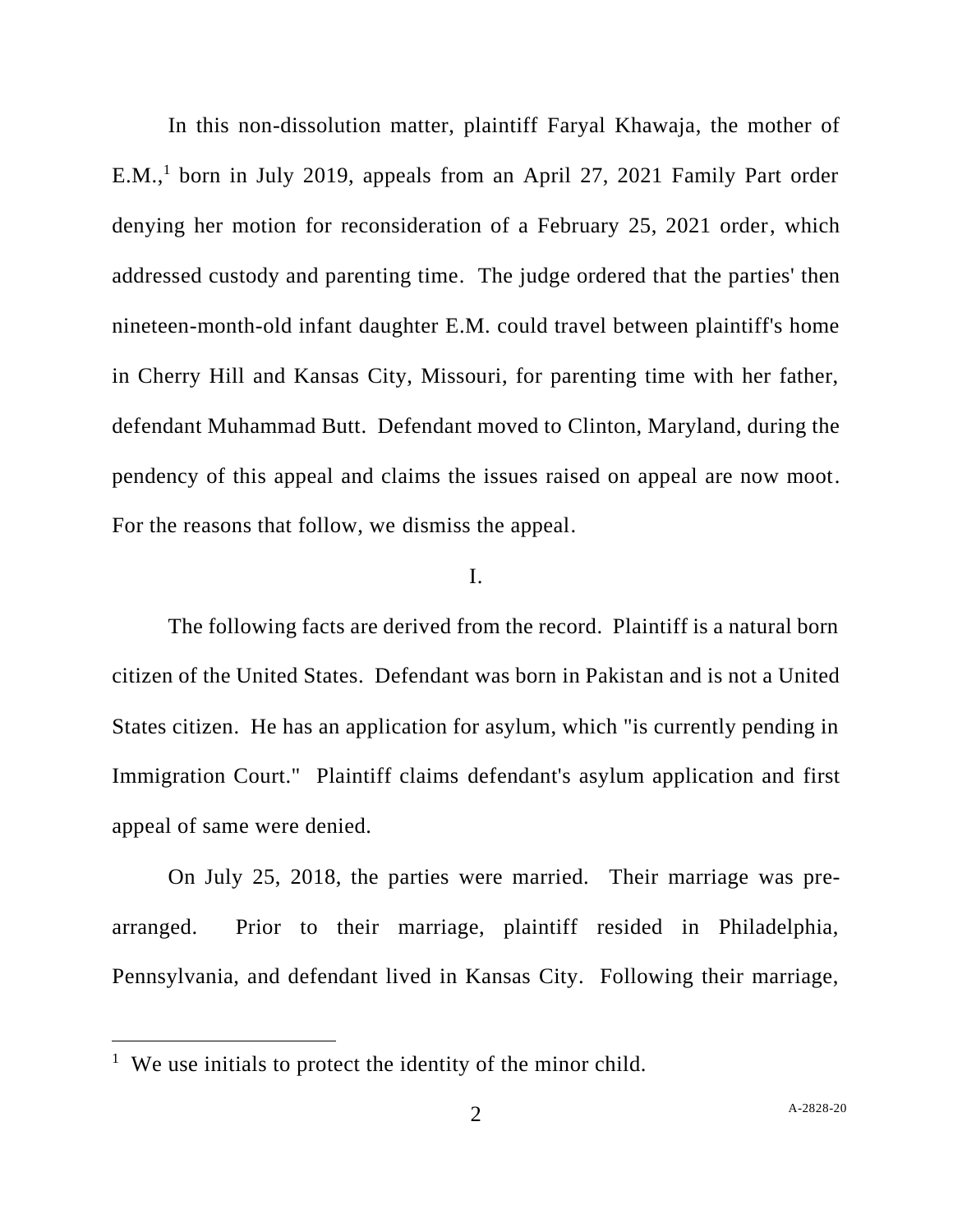plaintiff moved to Kansas City to reside with defendant. In December 2018, while pregnant, plaintiff advised defendant she "wanted to live in Philadelphia with her family." Despite her representation, plaintiff returned to Kansas City in January 2019, and resided there with defendant until Spring 2019, when she again moved back to her parents' home. In July 2019, E.M. was born in Philadelphia.

In October 2019, plaintiff and her parents moved to Cherry Hill. Later that month, plaintiff moved "back to Kansas City to try and make the marriage work," but to no avail. In December 2019, plaintiff returned to Cherry Hill. Both parties claim the other was physically and verbally abusive, and they each attempted to reconcile the marriage to the other's refusal. Defendant asserts he sought assistance from the Ahmadiyya Muslim Community relative to establishing parenting time and child support through a mediation process without success. According to plaintiff, between December 2019 and October 2020, defendant "never came to visit either [her] or [E.M.] in New Jersey at any time."

On October 22, 2020, plaintiff filed a pro se, non-dissolution complaint in the Family Part seeking legal and residential custody of E.M., and to compel defendant's cooperation in obtaining the child's passport. Counsel entered an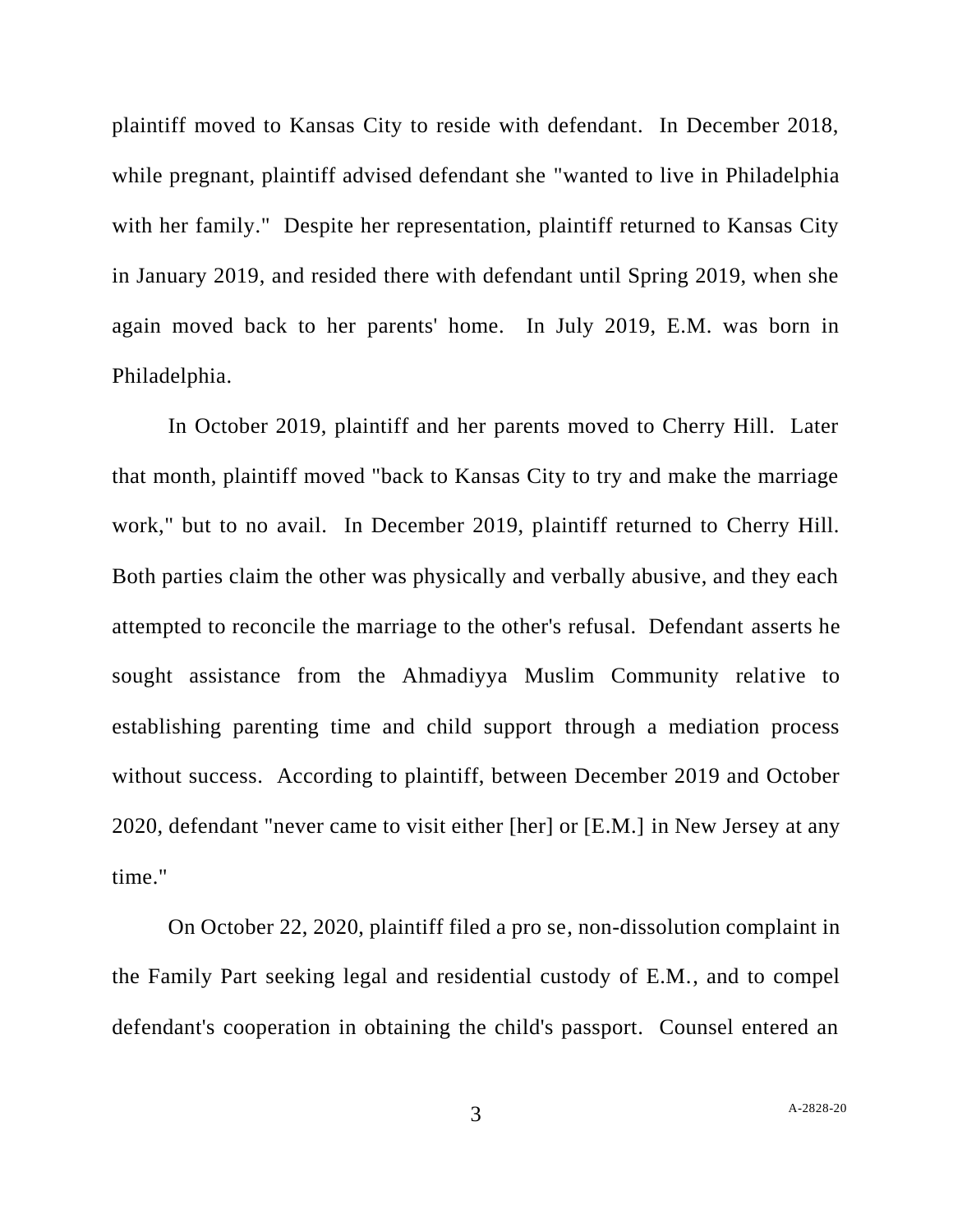appearance on behalf of plaintiff on November 18, 2020. On January 5, 2021, the judge conducted oral argument relative to the issues raised in the complaint.<sup>2</sup> The next day, the judge entered an order: (1) referring the issues of custody and parenting time to mediation; (2) ordering defendant to pay child support to plaintiff in the amount of \$100 per week; and (3) requiring "daily videocalls" between defendant and E.M.<sup>3</sup> The order also provided: "If mediation is not successful, the parties shall individually file a proposed [p]arenting [plan]."

The parties were able to agree upon defendant's parenting time for March and April 2021. On March 27, 2021, defendant agreed to travel to New Jersey for parenting time with E.M. and to stay at a hotel. On April 3, 2021, plaintiff agreed to travel with E.M. to Kansas City so defendant could exercise overnight parenting time with E.M. while plaintiff stayed at a hotel. It was anticipated the arrangement would last one week. Plaintiff planned to watch E.M. while defendant was at work.

<sup>&</sup>lt;sup>2</sup> The transcript of the January 5, 2021 oral argument is not included in the appendices.

 $3$  On January 7, 2021, the judge entered an amended order changing the time of the daily videocalls from 7:00 p.m. Central Standard Time to Eastern Standard Time.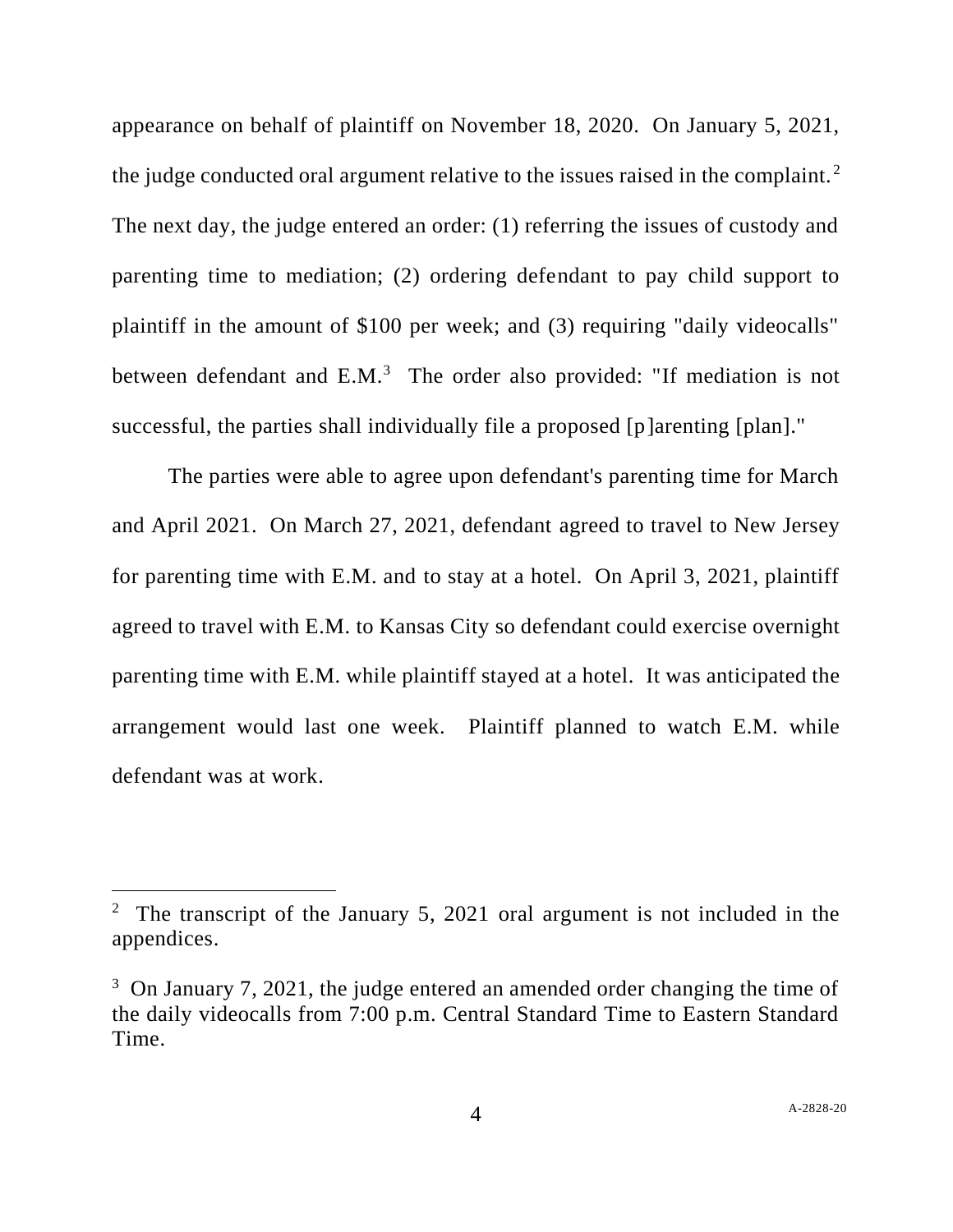On February 12, 2021, after court mediation was unsuccessful, <sup>4</sup> defendant filed his proposed parenting time plan and requested joint legal custody of E.M. He also sought parenting time "one week a month [starting] in March 2021," and requested plaintiff be responsible for all round-trip transportation costs for herself and E.M. Defendant agreed to be responsible for obtaining daycare during his parenting time. In contravention of the judge's order, plaintiff did not file a written, proposed parenting plan. On February 15, 2021, defendant filed a complaint for divorce, seeking, in pertinent part: (1) dissolution of the marriage; (2) "joint legal and physical custody of [E.M.]"; (3) naming mother the parent of primary residence (PPR) and father the parent of alternate residence (PAR); (4) "reasonable and liberal parenting time"; and (5) child support to be calculated in accordance with the New Jersey child support guidelines.<sup>5</sup>

The next day, the judge conducted oral argument relative to the nondissolution matter. During the hearing, plaintiff verbalized her parenting plan, which essentially sought a gradual increase in defendant's parenting time with E.M. because plaintiff asserted he "is literally a stranger to" the child. Plaintiff

<sup>&</sup>lt;sup>4</sup> The record does not reflect the date of the parties' custody and parenting time mediation.

<sup>5</sup> M.B. v. F.K., docket number FM-04-0988-21. No responsive or other pleadings under the FM docket are included in the appendices.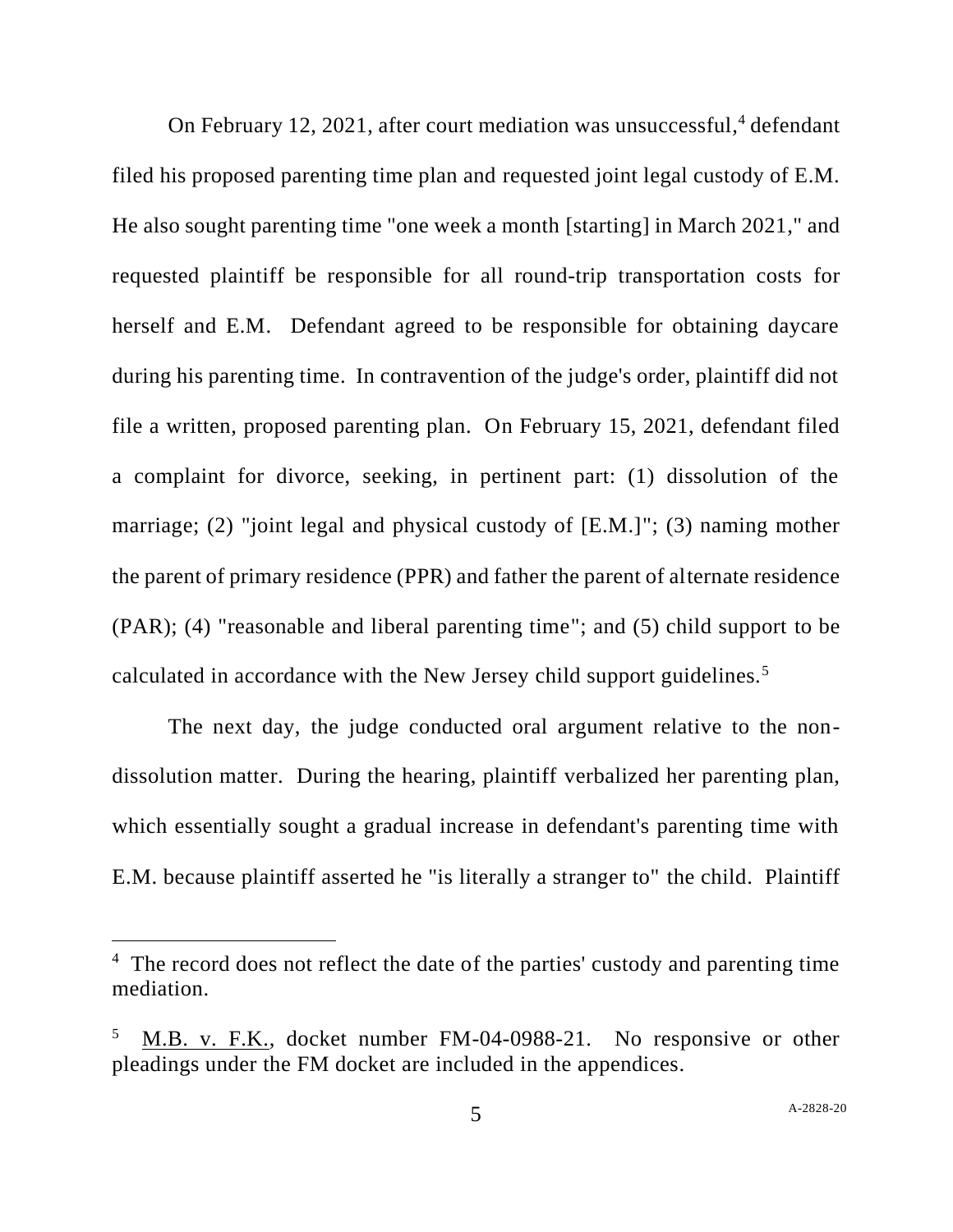requested defendant have supervised parenting time with either her or one of her relatives serving as a monitor. When questioned by the judge as to what danger existed to justify the "need for supervised parenting time," plaintiff simply stated she was "just concerned about [E.M.]'s reaction." Defendant noted plaintiff's plan "would be well over a year before [he] would have any kind of extended time with [E.M.]."

On February 25, 2021, the judge placed his decision on the record. A memorializing order was entered awarding the parties "joint legal custody of E.M. and setting forth a parenting-time schedule, including" airplane travel and expenses. The judge granted defendant parenting time one week per month with an additional week in July. Furthermore, the judge "revised the base child support obligation to \$115 per week plus arrearages of [thirty dollars] per week to be paid through the Camden County Probation Department."

In his decision, the judge highlighted "the public policy of the State of New Jersey" is "that children are to have an opportunity to have frequent and recurring contact with both parents." Consequently, the judge denied plaintiff's request for supervised parenting time and did not restrict "any particular means of transportation," absent any evidence of significant risk of abuse or danger, including the COVID-19 virus.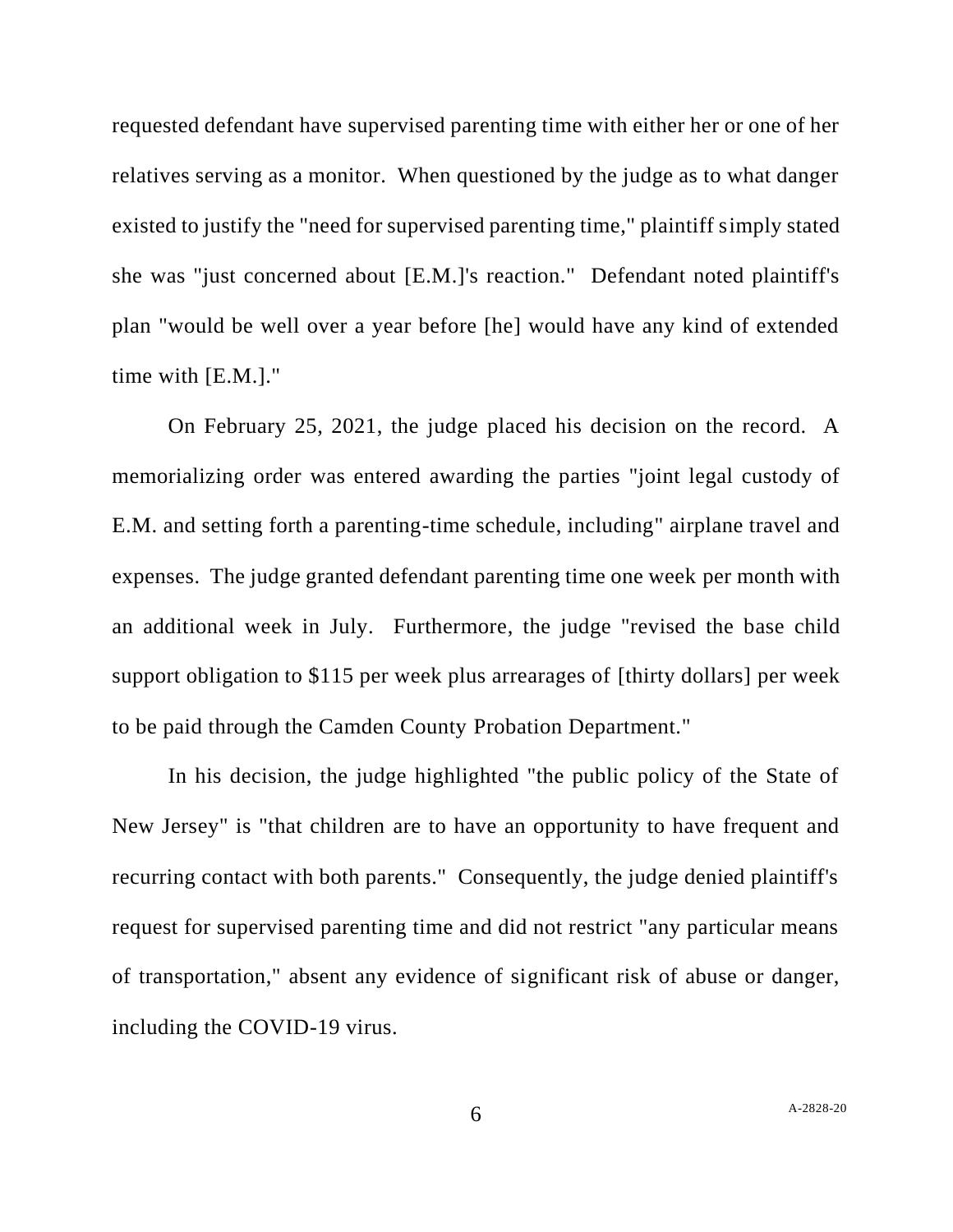On March 19, 2021, after retaining new counsel, plaintiff filed an application for modification and for reconsideration.<sup>6</sup> She included a "proposed parenting plan" with her submission and plaintiff certified she was "mindful of the fact that . . . [E.M.] needs to have a relationship with her father." On March 27, 2021, defendant flew to New Jersey to exercise his parenting time, but plaintiff disavowed their agreement and only allowed him supervised parenting time with E.M. at one of two malls for a limited duration of time. Defendant claims plaintiff showed up late, insulted him in front of E.M., and tried to videotape him.

In contrast, plaintiff claims she, her mother, and E.M. met defendant together "every day from the Saturday he arrived until that Friday," and "[t]he sessions lasted for several hours plus or minus each day." Plaintiff certified on March 30, 2021, defendant argued with her and "started the conversation by insulting [her] family and [her]." "That [day] he left early and did not pay any attention to [E.M.]" She claims defendant did not come prepared to the sessions. "[N]o diaper bag, . . . diapers, . . . bottles, . . . food, . . . clothing or gifts/toys for  $[E.M.]$ "

<sup>&</sup>lt;sup>6</sup> The record is unclear if plaintiff filed the application for modification as a self-represented litigant. However, the application for reconsideration was filed by her counsel.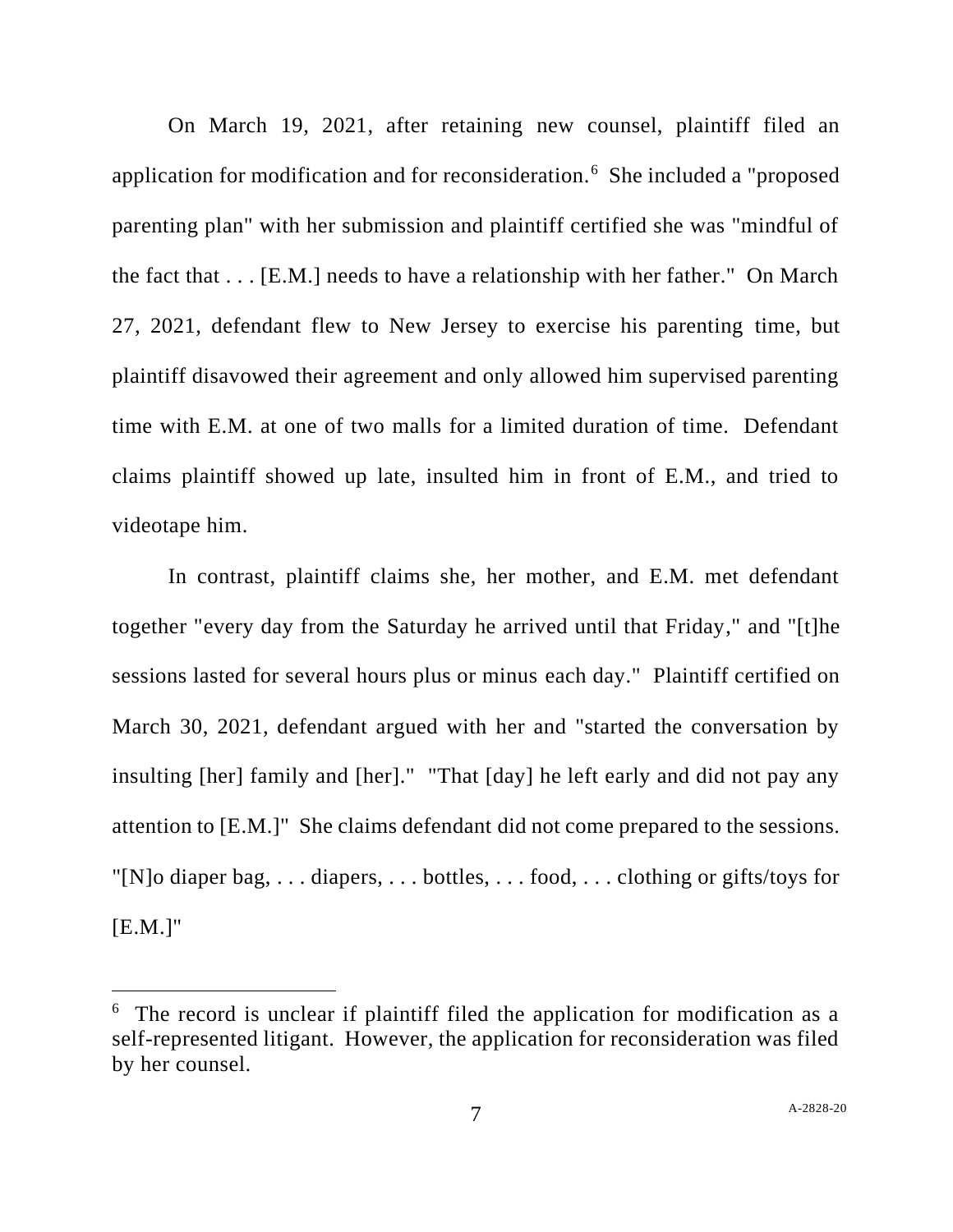On April 7, 2021, defendant filed a cross-application to modify the February 25, 2021 order and require "the parties to attend co-parenting counseling," for make-up parenting time based on plaintiff's "bad faith behavior," and counsel fees. On April 22, 2021, plaintiff "amended" her proposed parenting plan to request defendant have supervised parenting time with E.M. in New Jersey, and then gradually move to unsupervised parenting time.

On April 26, 2021, the judge conducted oral argument on the nondissolution applications. The next day, the judge placed his decision on the record denying plaintiff's application for reconsideration. The judge granted defendant's cross-application to compel the parties to attend co-parenting counseling and granted defendant one week of make-up parenting time. Defendant's request for counsel fees was denied. According to defendant, he has not exercised parenting time since April 2021. This appeal ensued.

On appeal, plaintiff raises two arguments:

(1) the terms and conditions of the February 25, 2021 order are not in the best interests of E.M. and constitute a danger with respect to the child's safety and upbringing; and

(2) the methodology employed by the judge in his February 25, 2021 order is violative of New Jersey decisional law warranting reversal.

8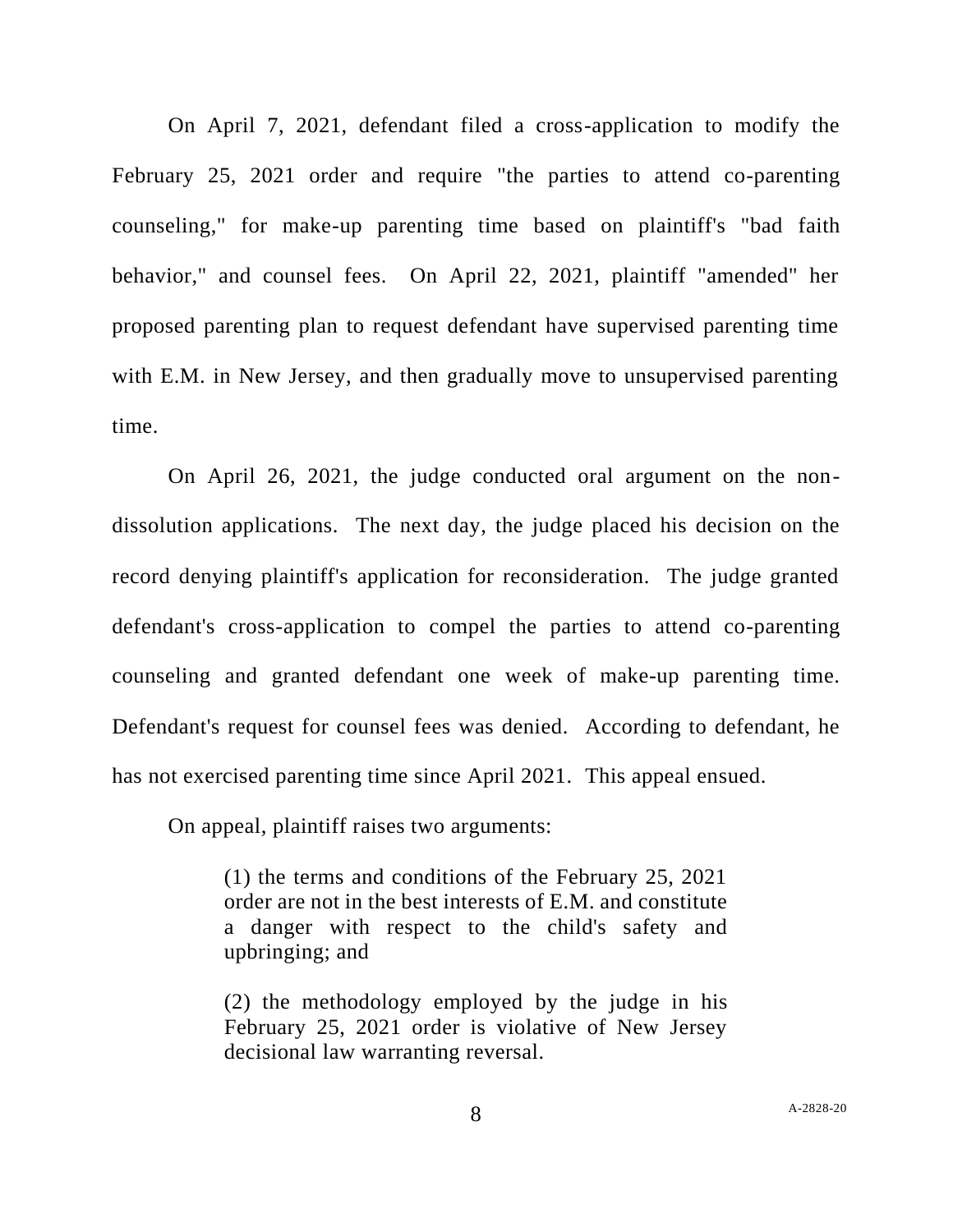II.

Our review of the Family Part's determination in custody and parenting time issues is limited. See Hand v. Hand, 391 N.J. Super. 102, 111 (App. Div. 2007). "Family Part judges are frequently called upon to make difficult and sensitive decisions regarding the safety and well-being of children." Ibid. "Because of the family courts' special jurisdiction and expertise in family matters, appellate courts should accord deference to [the] [F]amily [Part's] factfinding." Cesare v. Cesare, 154 N.J. 394, 413 (1998). The Family Part is invested "with broad discretion because of its specialized knowledge and experience in matters involving parental relationships and the best interests of children." N.J. Div. of Child Prot. & Perm. v. A.B., 231 N.J. 354, 365 (2017) (quoting N.J. Div. of Youth & Fam. Servs. v. F.M., 211 N.J. 420, 427 (2012)).

Therefore, we will generally defer to factual findings made by the Family Part so long as such findings are "supported by adequate, substantial, [and] credible evidence." Ricci v. Ricci, 448 N.J. Super. 546, 564 (App. Div. 2017) (quoting Spangenberg v. Kolakowski, 442 N.J. Super. 529, 535 (App. Div. 2015)); see also A.B., 231 N.J. at 365 ("[W]e defer to [F]amily [P]art judges 'unless they are so wide of the mark that our intervention is required to avert an injustice.'" (quoting F.M., 211 N.J. at 427)).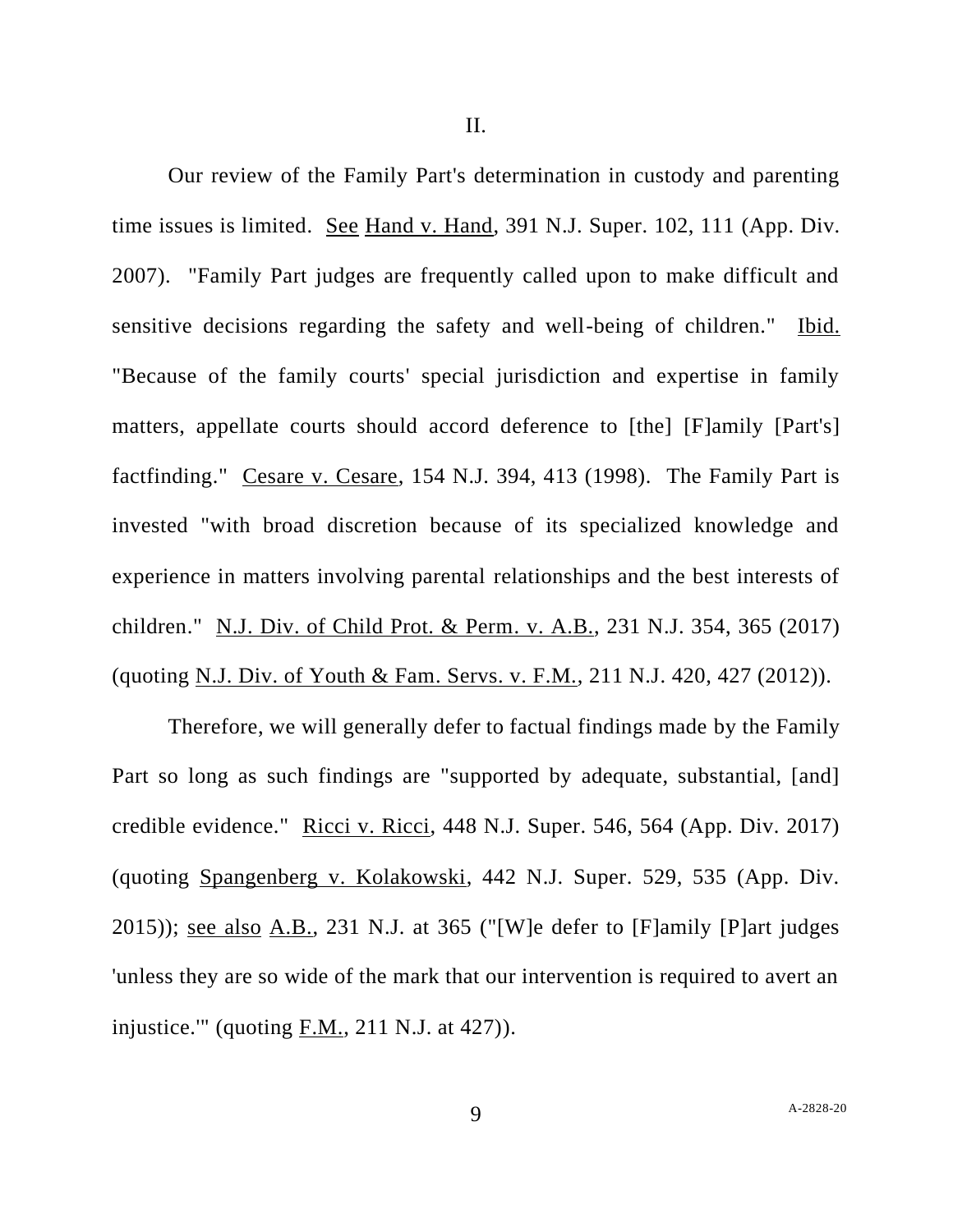With this deference, the family courts' findings "will only be disturbed if they are manifestly unsupported by or inconsistent with the competent, relevant and reasonably credible evidence." N.H. v. H.H., 418 N.J. Super. 262, 279 (App. Div. 2011) (quoting Crespo v. Crespo, 395 N.J. Super. 190, 193-94 (App. Div. 2007)). This is particularly so where the evidence is largely testimonial and rests on the court's credibility determination. Gnall v. Gnall, 222 N.J. 414, 428 (2015) (quoting Cesare, 154 N.J. at 411-12. The appellate court owes no special deference to the Family Part's legal determinations, however, which are reviewed de novo. Thieme v. Aucoin-Thieme, 227 N.J. 269, 283 (2016); Slawinski v. Nicholas, 448 N.J. Super. 25, 32 (App. Div. 2016).

From the onset, we note that plaintiff initially filed her appeal on June 10, 2021—105 days after the February 25, 2021 order was filed. Even giving plaintiff the most indulgent presumption her application for reconsideration was "timely" filed with the Family Part, thereby invoking tolling of the forty-fiveday time limit from March 19 to April 27, 2021, pursuant to Rule 2:4-3(e), her appeal was filed late—sixty-six days after the February 25, 2021 order under review.

Typically, a notice of appeal that is filed out of time would be addressed by this court by way of a motion filed under Rule 2:8-2 based on a procedural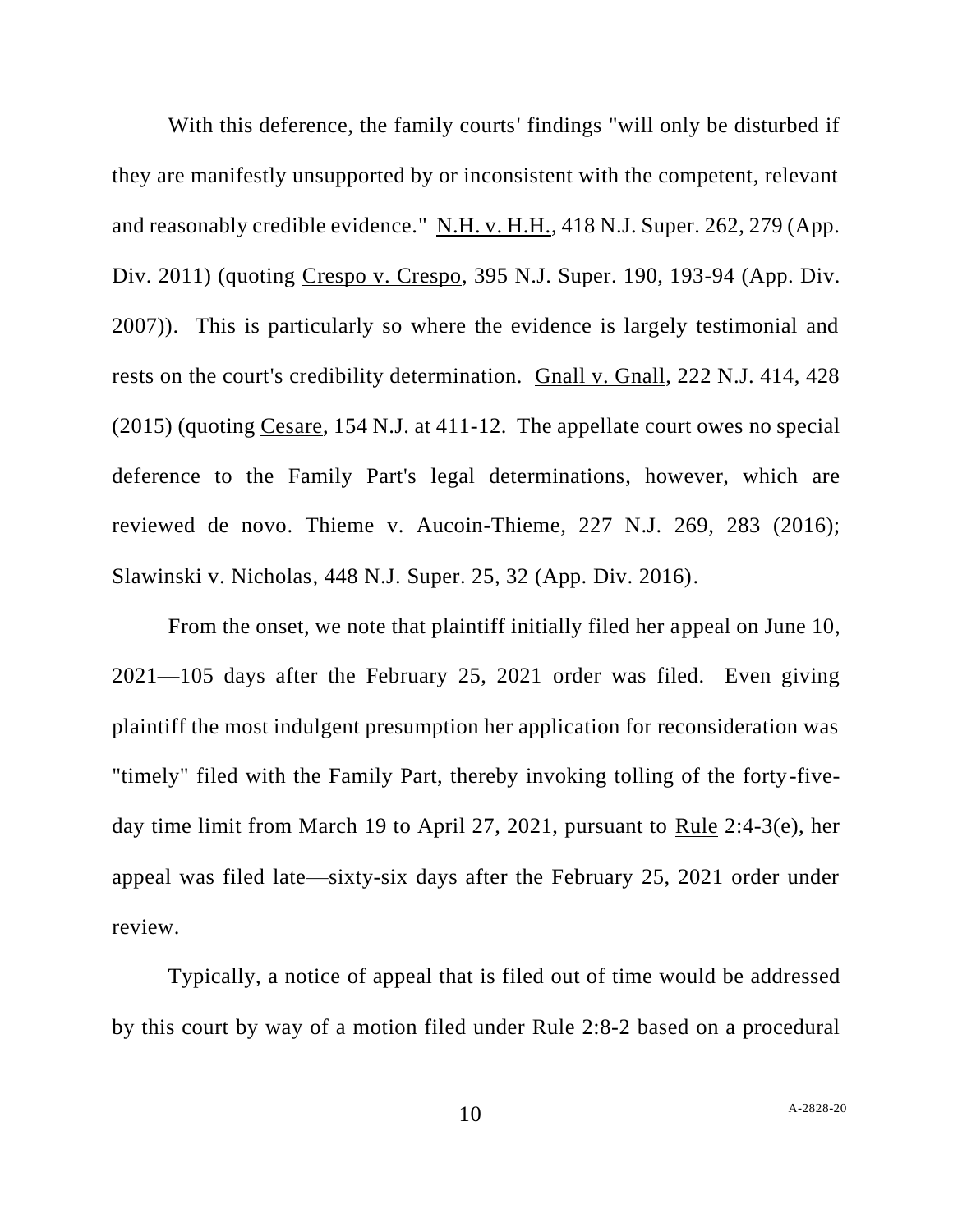defect. When an "appeal is untimely, the Appellate Division [lacks] jurisdiction to decide the merits." Ricci, 448 N.J. Super. at 565 (quoting In re Hill, 241 N.J. Super. 367, 372 (App. Div. 1990)). It is well established "that when the time for taking an appeal has run the parties to the judgment have a vested right therein[,] which cannot subsequently be taken from them. . . . [I]t is of the utmost importance that at some point judgments become final and litigations come to an end." Hill, 241 N.J. Super. at 371 (second and third alterations in original) (quoting In re Pfizer's Est., 6 N.J. 233, 239 (1951)).

Rule 2:4-1(a) provides an appeal "shall be filed within [forty-five] days of their entry." Rule 2:4-3(e) permits tolling of the forty-five-day limit if a "timely" motion for reconsideration was filed with the Family Part. "However, an untimely motion to reconsider does not" toll the time. Eastampton Ctr., LLC v. Plan. Bd. of Twp. of Eastampton, 354 N.J. Super. 171, 187 (App. Div. 2002). Rule 4:49-2 requires a party to serve a motion for reconsideration of an order within twenty days of service of the order. Neither the parties nor the judge may enlarge the time limit.  $R_1$  1:3-4(c). In view of the documented procedural history of the order under review, we are constrained to dismiss plaintiff's untimely appeal because we lack jurisdiction. Ricci, 448 N.J. Super. at 565.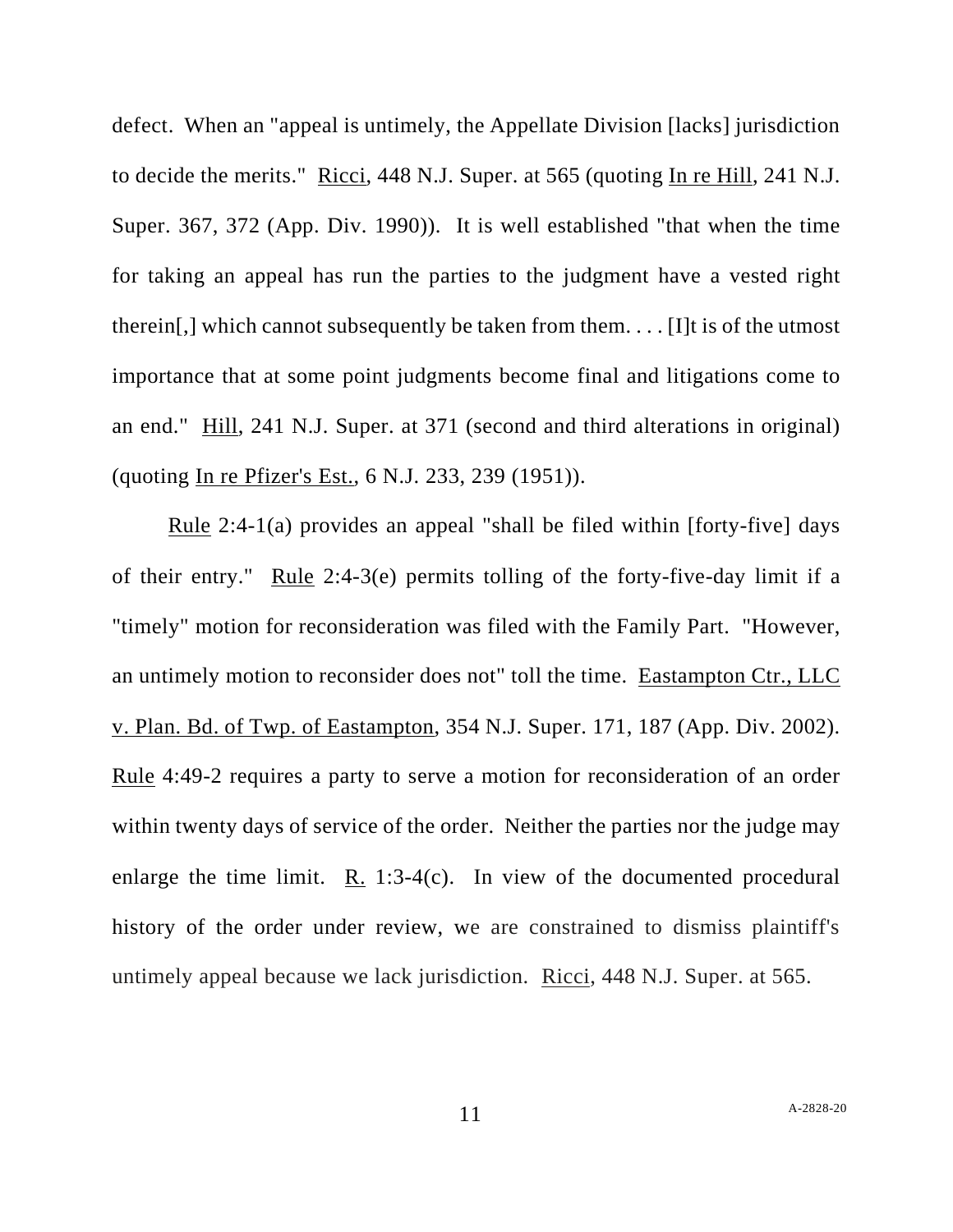We also add that plaintiff's appeal of the April 27, 2021 order was effectively waived. See Sklodowsky v. Lushis, 417 N.J. Super. 648, 657 (App. Div. 2011) (citing Jefferson Loan Co. v. Session, 397 N.J. Super. 520, 525 n.4 (App. Div. 2008)); Zavodnick v. Leven, 340 N.J. Super. 94, 103 (App. Div. 2001)); see also Pressler and Verniero, Current N.J. Court Rules, cmt. 5 on R. 2:6-2 (2022) ("It is, of course, clear that an issue not briefed is deemed waived."). Briefing an issue requires more than a mere mention. See Telebright Corp. v. Dir., N.J. Div. of Tax'n, 424 N.J. Super. 384, 393 (App. Div. 2012) (deeming an issue waived when the brief included only "one sentence in the conclusion section" with respect to the issue). A brief must assert a position on the issue and present "arguments in support of its contention." Ibid.

Here, although both plaintiff's notice of appeal and amended notice of appeal state that she is appealing the Family Part's April 27, 2021 order, plaintiff's brief: (1) only lists the initial February 25, 2021 order in the table of orders being appealed, <u>see R.</u> 2:6-2(a)(2)(A) (requiring a table listing where in the record the Family Part's appealed orders are located); (2) only requests this court to reverse the February 25, 2021 order in her conclusion, Telebright Corp., 424 N.J. Super. at 393; and (3) is devoid of a specific legal argument with respect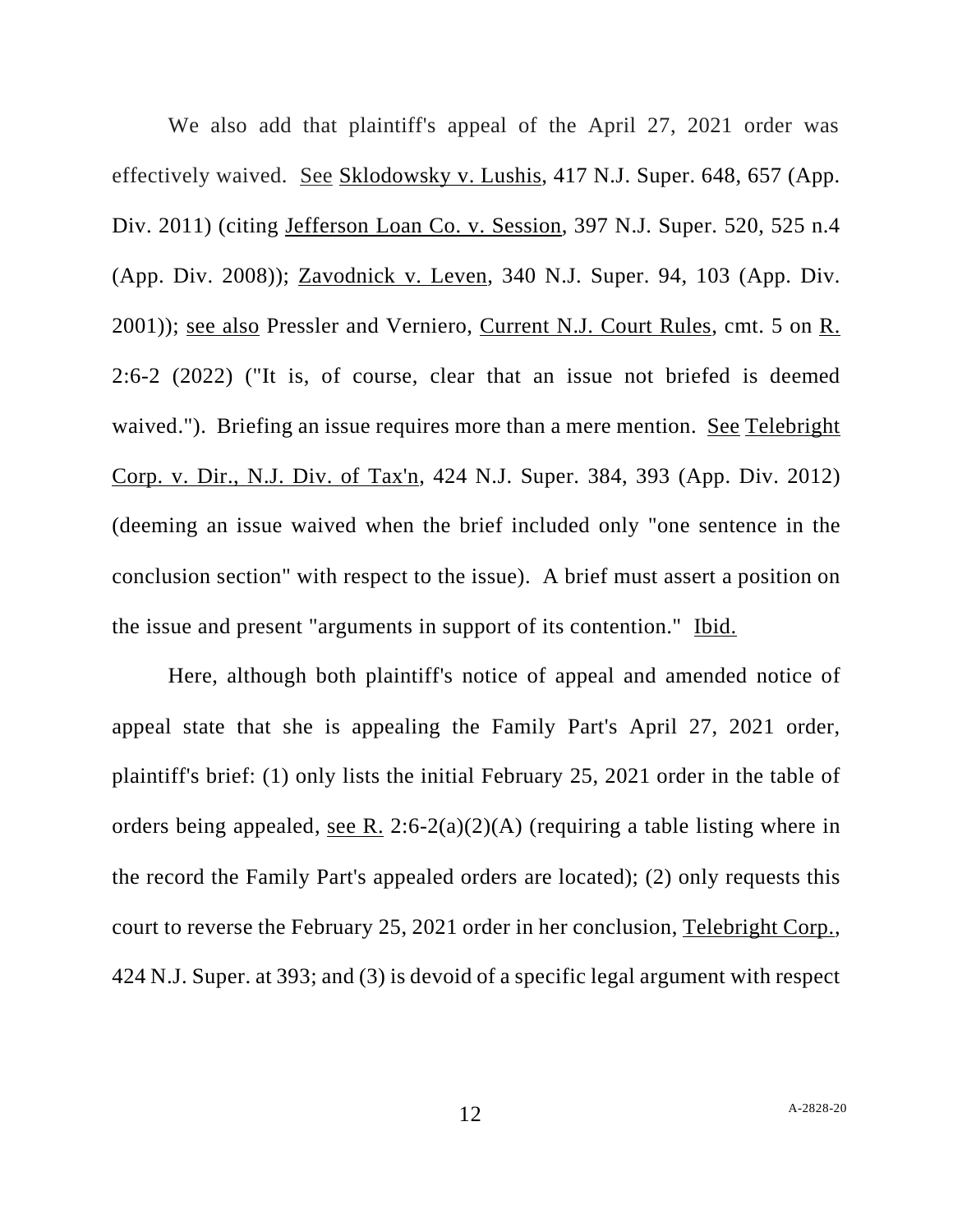to the Family Part's April 27, 2021 order, see R. 2:6-2(a)(6) (requiring a legal argument).

"Even taking the most indulgent view of [her] submission," Telebright Corp., 424 N.J. Super. at 393, plaintiff's appeal of the Family Part's April 27, 2021 order is a single sentence issue. She asserted that "[w]hen the [Family Part] was supplied with detailed, unchallenged medical and scientific literature as to the dangers of an unmasked infant extensively flying during the COVID[- 19] pandemic, . . . it conveniently ignored the information under the pretext that it was not offered during the initial oral argument." We therefore conclude that plaintiff's appeal of the Family Part's April 27, 2021 order has been waived.

Moreover, in view of defendant's relocation to Maryland, we must determine whether the issues raised on appeal are moot. Ordinarily, a court will not decide issues "when a controversy no longer exists and the disputed issues have become moot." <u>De Vesa v. Dorsey</u>, 134 N.J. 420, 428 (1993) (Pollock, J., concurring); see N.J. Tpk. Auth. v. Parsons, 3 N.J. 235, 240 (1949). However, courts have, at times, decided an otherwise moot appeal "where the underlying issue is one of substantial . . . review." Zirger v. Gen. Accident Ins. Co., 144 N.J 327, 330 (1996); see Mistrick v. Div. of Med. Assist. & Health Servs., 154 N.J. 158, 165 (1998).